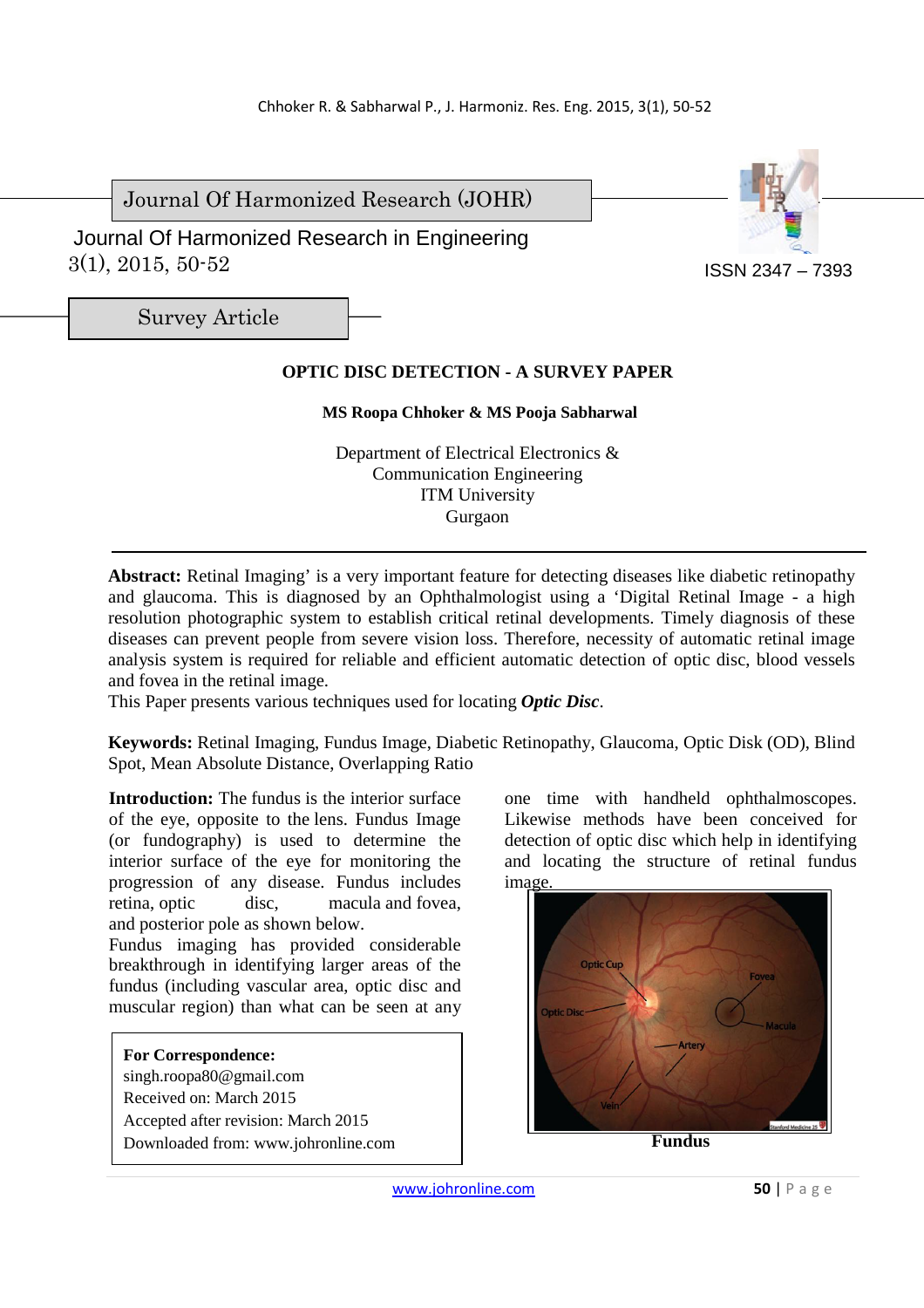## **Optic Disc**

Optic Disc or Optic Nerve Head is the location where the axon exits the eye to form the optic nerve. As there are no light sensitive rods and cons present in this region, this corresponds to a *physiological blind spot*.



**Physiological Blind Spot**

It is also the place of enter of blood vessels and is placed 3 mm to 4 mm to the nasal side of the fovea. It is a vertical oval with average dimension of 1.76 mm horizontally, and 1.92 mm vertically.

**Some Methods for Localization in Optic Disk** 

*Subhasis Chaudhuri, S. Chatterjee & M. Goldbaum* **:** They have proposed a new method for detection of blood vessels. These vessels usually have poor local contrast and the application of existing edge detection algorithms yield result which are satisfactory. They introduced an operator to feature extraction based on the optical and spatial properties of objects to be recognized. The concept of matched filter detection of signals is used in this detection of vessels by piecewise linear segmentation.

*Ana G. Salazar-Gonzodez, Yogmin Li and Xiaohui liu* **:** This method is an automated and unsupervised method for blood vessels segmentation using graph cut technique. The graph is constructed from pre-processed image. The results are tested on two public datasets and compared with other methods. Experimental result shows that this method outperforms on the other unsupervised methods and are better than supervised methods.

*Arturo Aquino* **:** He proposed blood vessels segmentation using circular Hough Transform to obtain circular on boundary

approximation for this purpose, a location within the OD as initial information. For this, a location methodology based on voting type algorithm is proposed. Algorithm evaluated on 1200 images of publically available messidor database the location procedure succeeded in 99% of cases taking an average computation time of 1.67 sec. with a standard deviation of 0.145. On the other hand, the segmentation algorithm rendered an average + common area overlapping between automated segmentation and true OD region of 86%.

*Joao V. B. Soares & Jorge J. G. Leandro* **:** They proposed a method of vessel segmentation using 2D gabor wavelet based on image pixel as vessel or non vessel based on the pixel's feature vector. Gabor wavelet is capable of toning to specific frequencies thus allowing noise filtering vessel enhancement in single step.

We use Bayesian classifier with class conditional probability density functions described as Gaussian mixture that yield a fast classification. The probability distributions are estimated based on a training set of labelled pixels obtained from manual segmentation. The method performance is evaluated on publicly available DRIVE and STARE databases.

*Frederic Zana and Jean Claude klein* **:** This paper present an algorithm based on mathematical morphological and curvature evaluation for the detection of vessel like pattern in a noisy environment. In order to differentiate vessels from analogous background pattern, a cross curvature evaluation is performed. They are separated from image as they have Gaussian profile whose curvature varies smoothly along the vessels. The detection algorithm that derives directly from this modelling is based on four steps :

- 1) Noise reduction.
- 2) Linear pattern with Gaussian profile improvement.
- 3) Cross curvature evaluation.
- 4) Linear filtering; Robustness is evaluated and its accuracy with respect to noise.